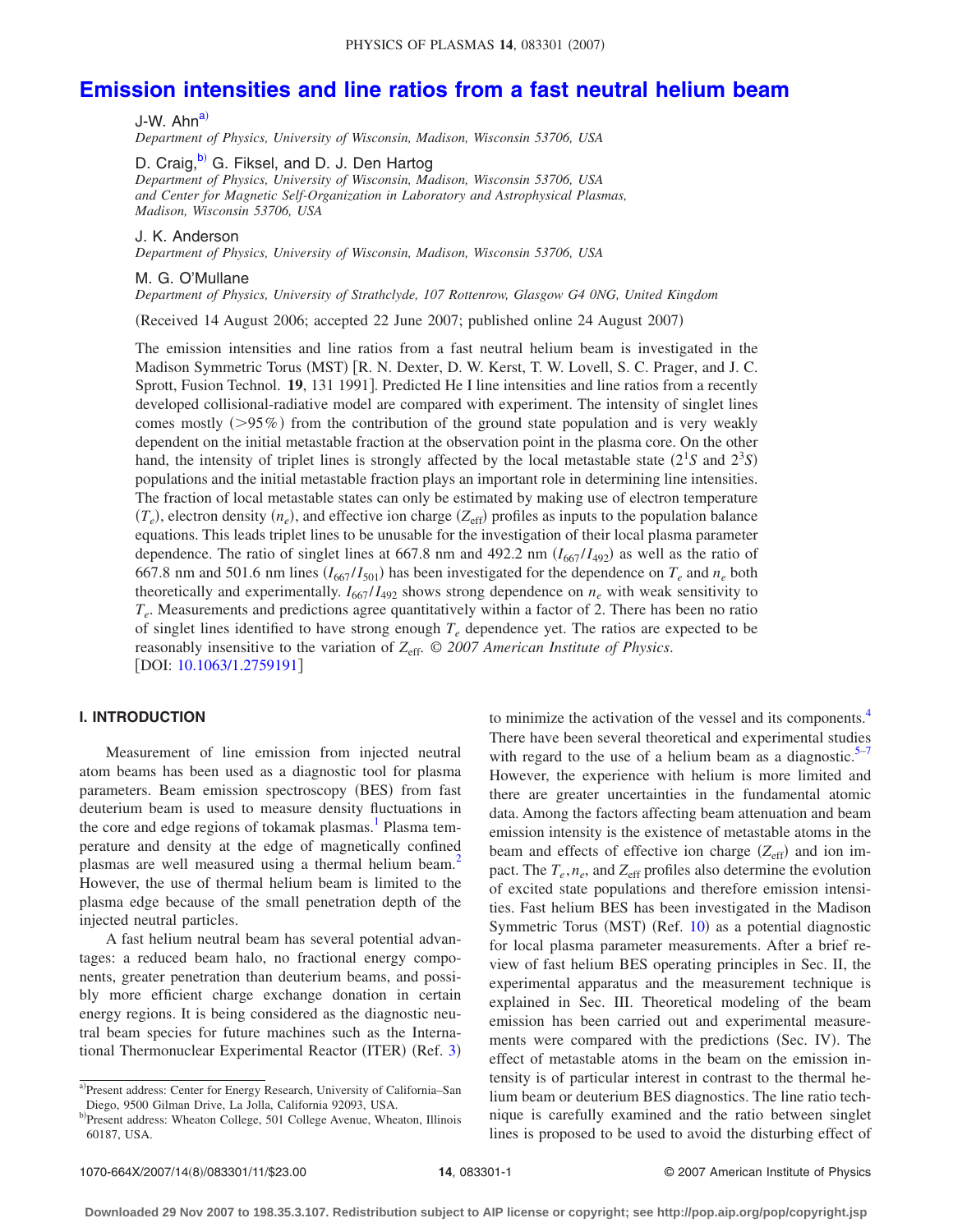

FIG. 1. (Color online) Energy levels of helium with one electron in the ground state, showing some of the allowed transitions (Ref. 11). Numbers in the box represent the wavelength in nm of the emission light corresponding to the transition. The red ones are the most intense singlet and triplet lines among the He I emission lines investigated in this paper.

metastable states. Effects of metastables and the  $Z_{\text{eff}}$  profile on the He I beam emission as well as on the line ratios are investigated and the results are presented in Secs. IV and V.

#### **II. PRINCIPLES OF FAST HELIUM BES**

## **A. Helium transitions**

Helium is an atom with two electrons and hence has two different spin systems, the singlet system (i.e., the spins of the two electrons are antiparallel:  $S = \sum s_i = 0$  and the triplet system (i.e., the spins of the two electrons are parallel:  $S = \sum s_i = 1$ ). The triplet system can only be populated by spinchanging processes from the ground state, i.e. through electron collisions, whereas the singlet levels are mainly populated by spin-conserving processes from the ground state. The different behavior of cross sections for spin-conserving and spin-changing collisions leads to a rather different temperature dependence of the excitation rate coefficients. In a pure ground state beam, singlet to triplet line ratios are mainly sensitive to temperature. This feature is used to measure the local plasma temperature at the plasma edge with thermal helium beam diagnostics. However the contribution of the metastable population to the beam emission intensity of triplet lines is significant in the case of the high energy beam. Thus the fraction of metastable helium atoms must be known to utilize the temperature dependence of the line ratio for diagnostic purposes. This aspect is discussed in more detail in Sec. IV.

The helium atom has two metastable states, that is, the  $1s2s<sup>3</sup>S$  (2<sup>3</sup>S, triplet) state and the  $1s2s<sup>1</sup>S$  (2<sup>1</sup>S, singlet) state. Figure 1 shows the energy levels for helium with one electron in the ground state. Some of the allowed quantum transitions are shown. Transitions originating from a level with principal quantum number  $n > 4$  are not considered for emission lines in this paper since the electron population of these higher levels becomes increasingly smaller with increasing *n*, resulting in weak emission intensities.

Table I shows some selected emission lines in the visible range from the transitions between energy levels given in Fig. 1. These lines have been experimentally investigated and compared with theoretical expectations (see Sec. IV).

#### **B. Statistical balance equations**

The fast neutral helium atoms are produced by charge exchange neutralization of He<sup>+</sup> ions during passage through a neutralizing gas cell. Helium atoms become excited by collisions with plasma electrons and ions to a number of higher energy state levels and emit line radiation during deexcitation. A general approach used to obtain the population of energy levels is to find a solution of the statistical balance equations. The statistical balance equations represent the rate at which the excited levels of an atom or an ion are populated and depopulated. In the present work, where we are

TABLE I. He I emission lines selected for the study in this paper. One electron is in the ground state and the other is in an excited state. The beam travel distance  $\delta = \nu_b \tau_e$  indicated in the last column is the distance the beam particles progress during the transition time. The beam velocity  $\nu_b$ = 8.9×10<sup>7</sup> cm/s for the beam energy  $E<sub>b</sub>=16.5$  keV was used.

| $\lambda$ (nm) | Reference        | Transition        | Probability $(s^{-1})$ | Transition time $\tau_e$ (s) | $\delta = \nu_h \tau_e$ (cm) at<br>$E_b = 16.5 \text{ keV}$ |
|----------------|------------------|-------------------|------------------------|------------------------------|-------------------------------------------------------------|
| 388.9          | 1 <sup>1</sup> S | $3^3P - 2^3S$     | $9.47 \times 10^6$     | $1.06 \times 10^{-7}$        | 9.42                                                        |
| 396.5          | 1 <sup>1</sup> S | $4^{1}P-2^{1}S$   | $7.17 \times 10^6$     | $1.39 \times 10^{-7}$        | 12.36                                                       |
| 447.2          | 1 <sup>1</sup> S | $4^3D - 2^3P$     | $2.51 \times 10^{7}$   | $3.98 \times 10^{-8}$        | 3.54                                                        |
| 471.3          | 1 <sup>1</sup> S | $4^3S - 2^3P$     | $1.06 \times 10^{7}$   | $9.43 \times 10^{-8}$        | 8.38                                                        |
| 492.2          | 1 <sup>1</sup> S | $4^{1}D-2^{1}P$   | $2.02 \times 10^{7}$   | $4.95 \times 10^{-8}$        | 4.4                                                         |
| 501.6          | 1 <sup>1</sup> S | $3^{1}P-2^{1}S$   | $1.34 \times 10^{7}$   | $7.46 \times 10^{-8}$        | 6.63                                                        |
| 504.8          | 1 <sup>1</sup> S | $4^{1}S - 2^{1}P$ | $6.55 \times 10^{6}$   | $1.53 \times 10^{-7}$        | 13.6                                                        |
| 587.6          | 1 <sup>1</sup> S | $3^3D - 2^3P$     | $7.06 \times 10^{7}$   | $1.42 \times 10^{-8}$        | 1.26                                                        |
| 667.8          | 1 <sup>1</sup> S | $3^{1}D-2^{1}P$   | $6.38 \times 10^{7}$   | $1.57 \times 10^{-8}$        | 1.40                                                        |
| 706.5          | 1 <sup>1</sup> S | $3^3S - 2^3P$     | $2.78 \times 10^{7}$   | $3.60 \times 10^{-8}$        | 3.2                                                         |
| 728.1          | 1 <sup>1</sup> S | $3^{1}S - 2^{1}P$ | $1.81 \times 10^{7}$   | $5.52 \times 10^{-8}$        | 4.91                                                        |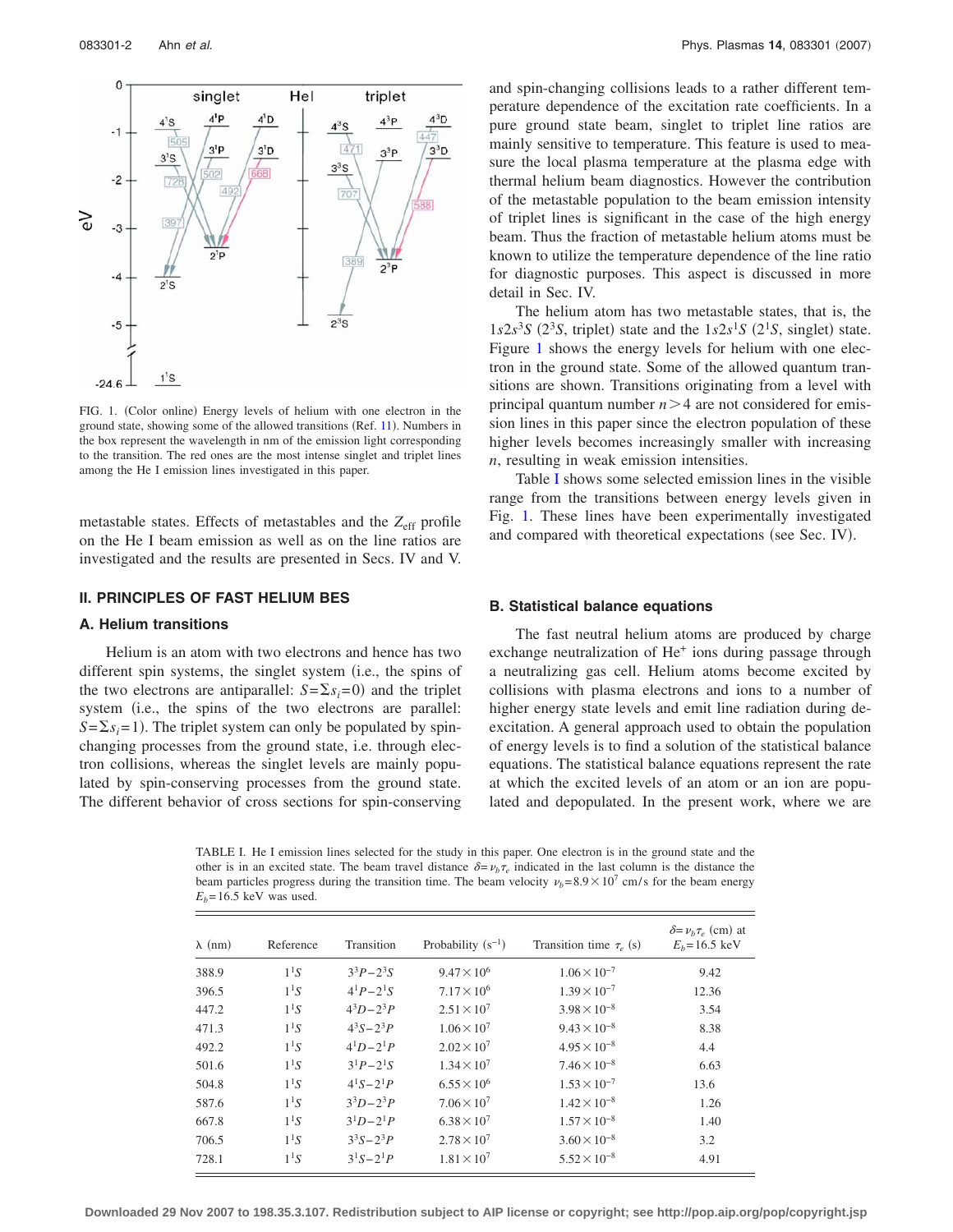interested in modeling the excited population structure of neutral beam atoms, the statistical balance equations are,

$$
\frac{\partial N_i}{\partial t} + \nu_b \frac{dN_i}{dx} = \text{(populating} \rightarrow N_i) - \text{(depopulating} \leftarrow N_i),\tag{1}
$$

where  $\nu_b$  is the beam velocity and  $dx$  is along the beam path. The terms in the parentheses on the right-hand side represent the rate at which the atomic processes contribute to populating and depopulating each of the excited levels of the beam atoms, while the terms on the left-hand side include a spatial and time dependent derivative. The spatial derivative represents the rate at which the populations change due to alterations in the local environment as the beam atoms move into the plasma. The time derivative accounts for a change in the population due to a temporal variation in the source of the beam atoms. The neutral beams are considered to be from steady state sources on the time scales of interest and the time derivative of Eq. (1) can be zero, i.e.  $\partial N_i / \partial t = 0$ . It is therefore

$$
\nu_b \frac{dN_i}{dx} = \text{(populating} \rightarrow N_i) - \text{(depopulating} \leftarrow N_i). \tag{2}
$$

The solution of the above equations yields the population density of each level, *Ni* .

#### **C. Ranking of atomic lifetimes**

The atomic lifetimes associated with the excited levels can vary enormously. However it is possible to separate the excited levels into three distinct categories according to their lifetime. $8$  These are autoionizing states with very short lifetimes  $(\tau_a)$ , ordinary excited states with short (radiative) lifetimes  $(\tau_e)$ , and ground and metastable states with relatively long lifetimes  $(\tau_m)$ . Here we consider ground and metastable states under the single classification "metastables." The lifetime of these states, respectively, satisfy the inequality,

$$
\tau_a \ll \tau_e \ll \tau_m,\tag{3}
$$

where  $\tau_a$  is  $\sim 10^{-13}$  s,  $\tau_e$  is equal to the reciprocal of the associated transition probability  $({\sim}10^{-8}/z^4{\sim}10^{-7}-10^{-8}$  s) and  $\tau_m$  is  $\sim 10/z^8 \sim 10^{-1}$  s, where *z* is the ion charge. In typical MST plasmas, the time scales on which the local plasma conditions change  $(\tau_p)$  are in the order of  $10^{-3}$  –  $10^{-4}$  s. However, the velocity of the beam at the energy of 16.5 keV,  $v_b = 8.9 \times 10^7$  cm/s, is high enough so that the flight time for the dimension of the MST,  $\tau_f \sim 5$  $\times 10^{-7}$  s, is much shorter than  $\tau_p$  and plasma conditions change with the time scale of  $\tau_f$  in the frame of moving beam atoms.  $\tau_f$  is comparable to the ordinary excited state lifetimes, that is  $\tau_f \sim 5 \times 10^{-7}$  s vs  $\tau_e \sim 10^{-7} - 10^{-8}$  s. In addition, lifetimes of metastable atoms are shortened by collision with plasma particles via ionization and excitation processes. The ranking of the lifetimes is then,

$$
\tau_a \ll \tau_e \sim \tau_f \lt \tau_m. \tag{4}
$$

We treat the excited states as being in equilibrium with metastable states, the so-called quasistatic approximation.<sup>9</sup> The statistical balance equation, Eq.  $(2)$ , should be solved in



FIG. 2. (Color online) Schematic overview of the diagnostic system employed to measure beam emission intensities, showing poloidal cross section of the system.

a spatially dependent manner to obtain the population of "nonequilibrium" metastable states. The population of the excited states is then obtained with respect to the nonequilibrium populations. However, this quasistatic approximation imposes an intrinsic limit on the spatial resolution of the beam emission measurement for a particular transition, coming from the distance traveled in an excited state lifetime. If higher resolution is required, the excited state must be treated dynamically. The beam travel distance for each transition selected for the study in this paper is indicated in Table I. More detailed discussion for modeling is given in Sec. IV A.

# **III. EXPERIMENTAL APPARATUS**

MST (Ref. 10) is a large  $(R=1.5 \text{ m}, a=0.52 \text{ m})$  reversed field pinch (RFP) machine with central electron temperature of up to  $\sim$ 2 keV and central plasma density of 0.5–3  $\times$  10<sup>13</sup> cm<sup>-3</sup>. The helium neutral beam is fired into the MST plasmas and the beam emission is observed at one spatial point, i.e., at  $r/a = 0.115$ , directly above the magnetic axis  $(d=58$  cm along the beam path from entry to the plasma).

Figure 2 shows the schematic overview of the diagnostic system. Two optical heads, with viewing angles of 45° and 105°, collect light from the beam as well as background light. This allows simultaneous measurement of the Dopplershifted (i.e., redshifted for 45° and blueshifted for 105° viewing angles) helium beam emission light at two wavelengths, enabling continuous data acquisition frequency of 1 MHz and preamplifier bandwidth of 200 kHz) local line ratio measurements during the beam duration time. Each optical head consists of two measurements; one for beam emission and the other for background light. The background measurement is obtained from a view at the same poloidal location but with toroidal separation of  $\sim$ 4 cm (the beam radius at the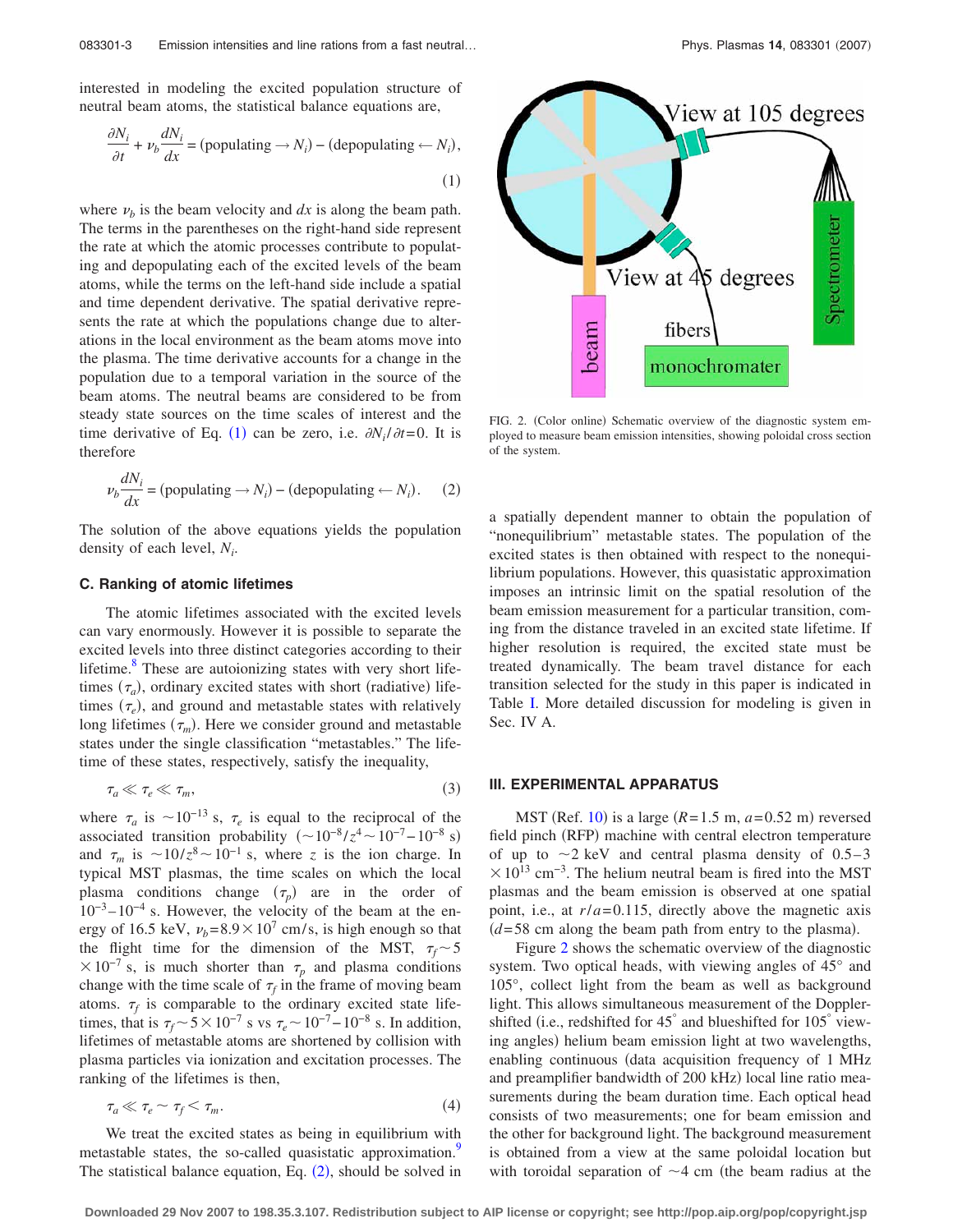

FIG. 3. (Color online) An ensemble averaged, Doppler shifted 501.6 nm He I beam emission line; net beam contribution is represented by the black dashed line, which is the result when the background channel (green solid line) is subtracted from the beam channel (black solid line). The vertical line represents the wavelength of the non-Doppler shifted 501.6 nm He I line.

observation point is  $\sim$ 2.5 cm).<sup>13</sup> The background light is then subtracted from the beam emission view to yield the net beam emission.

The first wavelength (e.g., 667.8 nm He I) is monitored by two grating monochromators with a PMT detector at the exit slit. One monochromator is an f/8.6 Czerny-Turner design with 500 mm focal length (Jarrell-Ash, 1.6 nm/mm dispersion with  $1180$  g/mm grating). The other is an f/6.5 Czerny-Turner layout with 500 mm focal length (Acton Research, 0.75 nm/mm dispersion with 1800 g/mm grating). The second wavelength (e.g.,  $492.2$  nm or  $501.6$  nm) is monitored by the Ion Dynamics Spectrometer (IDS) system, $\frac{11}{11}$  an f/10 Czerny-Turner design with 1000 mm focal length Jarrell-Ash, 0.33 nm/mm dispersion in second order with 1180 g/mm grating). It has 2 input channels and an array of  $2 \times 16$  output subchannels, each with a PMT detector, to cover a total of  $\sim$ 2 nm wavelength window. In summary, a total of four measurements are employed to simultaneously monitor beam emission and background intensities for two wavelengths of interest.

Figure 3 shows an example of the blueshifted 501.6 nm He I beam emission line, as measured by the IDS spectrometer. The intensity of beam emission is obtained from the integrated area of the net beam contribution. The intensity of the other line (e.g., redshifted 667.8 nm He I), measured by two monochromators, is obtained from the net beam signal multiplied by the wavelength bandpass of the monochromator. A relative calibration of the whole emission detection system was performed for the wavelengths of interest to ensure differences in detector sensitivity were removed.

# **IV. MODELING A NEUTRAL HELIUM BEAM AND COMPARISON WITH EXPERIMENT**

# **A. Description of modeling**

The line emission of fast He atoms in a plasma has been modeled previously by several groups.<sup>5–7</sup> Recently, a collisional-radiative (CR) model for He beams has been de-

veloped by the Atomic Data and Analysis Structure (ADAS) group at the University of Strathclyde, Glasgow, UK,<sup>9</sup> which takes into account electron and ion impact excitation, deexcitation, ionization, charge exchange between He and fully stripped ions, and spontaneous emission from excited He states (ADAS 311 and ADAS 313).

The local population density  $N_i$  of atoms in state  $i$  of a He beam penetrating a plasma can be determined by stepwise solving the steady state balance equations, which can be rewritten from Eq.  $(2)$  in matrix form,

$$
\nu_b \frac{dN_i}{dx} = \sum_j S_{ij} n_e N_j,\tag{5}
$$

where  $S_{ii}$  is called the CR matrix, which includes all the collisional and spontaneous emission contributions mentioned above,  $\nu_h$  is the beam velocity and the quantity  $dx$  is along the beam path. The matrix elements  $S_{ii}$  are functions of electron and ion temperature  $(T_e, T_i)$ , electron and ion density  $(n_e, n_i)$ , effective ion charge  $(Z_{\text{eff}})$ , and beam energy  $(E_b)$ . ADAS 311 assembles the balance equations up to an arbitrary principal quantum number *n*. Levels up to an adjustable threshold *n'* are treated as *nlSL-resolved* and levels with  $n > n'$  are treated as *nS-resolved*, i.e., levels with the same principal and spin quantum number are merged. In our calculations  $n'$  was chosen to be 5, the maximum principal quantum number *n* was 110.

In principle, the statistical balance equations, Eq.  $(5)$ could be solved including levels up to an arbitrary principal quantum number *n*. ADAS population codes allow arbitrary separation into dynamic level populations (described by effective ionization and recombination coefficients for nonequilibrium models) and quasistatic level populations. The metastable separation for the basic use for beams has been employed in the current ADAS beam calculation. One could equally take all  $n=2$  and  $n=3$  levels as dynamic and higher levels  $(n \geq 4)$  as quasistatic for short spatial lengths. By far the poor quality of ion collision cross-section data for excited states in helium and the lack of the more correct differential cross-section data in a motional-Stark picture have not warranted this degree of effort. The aim of the first ADAS calculations was to predict expected line intensities in order to assess an initial metastable content and the minimum beam intensity for first experiments for fusion machines. For this purpose a simplified version of the CR model was created by the ADAS group<sup>9</sup> where the excited states are treated as being in equilibrium with the ground state  $(1<sup>1</sup>S)$  and the two metastable states  $(2<sup>1</sup>S$  and  $2<sup>3</sup>S)$  and the equilibrium populations relative to the three nonequilibrium states are obtained.

To calculate the three nonequilibrium level populations  $(1<sup>1</sup>S, 2<sup>1</sup>S, and 2<sup>3</sup>S)$  a set of coupled equations using the CR cross coupling coefficients is constructed. The cross coupling coefficients take into account the influence of stepwise atomic processes. For example the cross coupling coefficient which describes the rate at which the helium  $2<sup>3</sup>S$  metastable is populated by the helium  $1<sup>1</sup>S$  ground state will include the influence of all possible reaction pathways rather than just the rate for direct excitation. The coupled equations are of the form,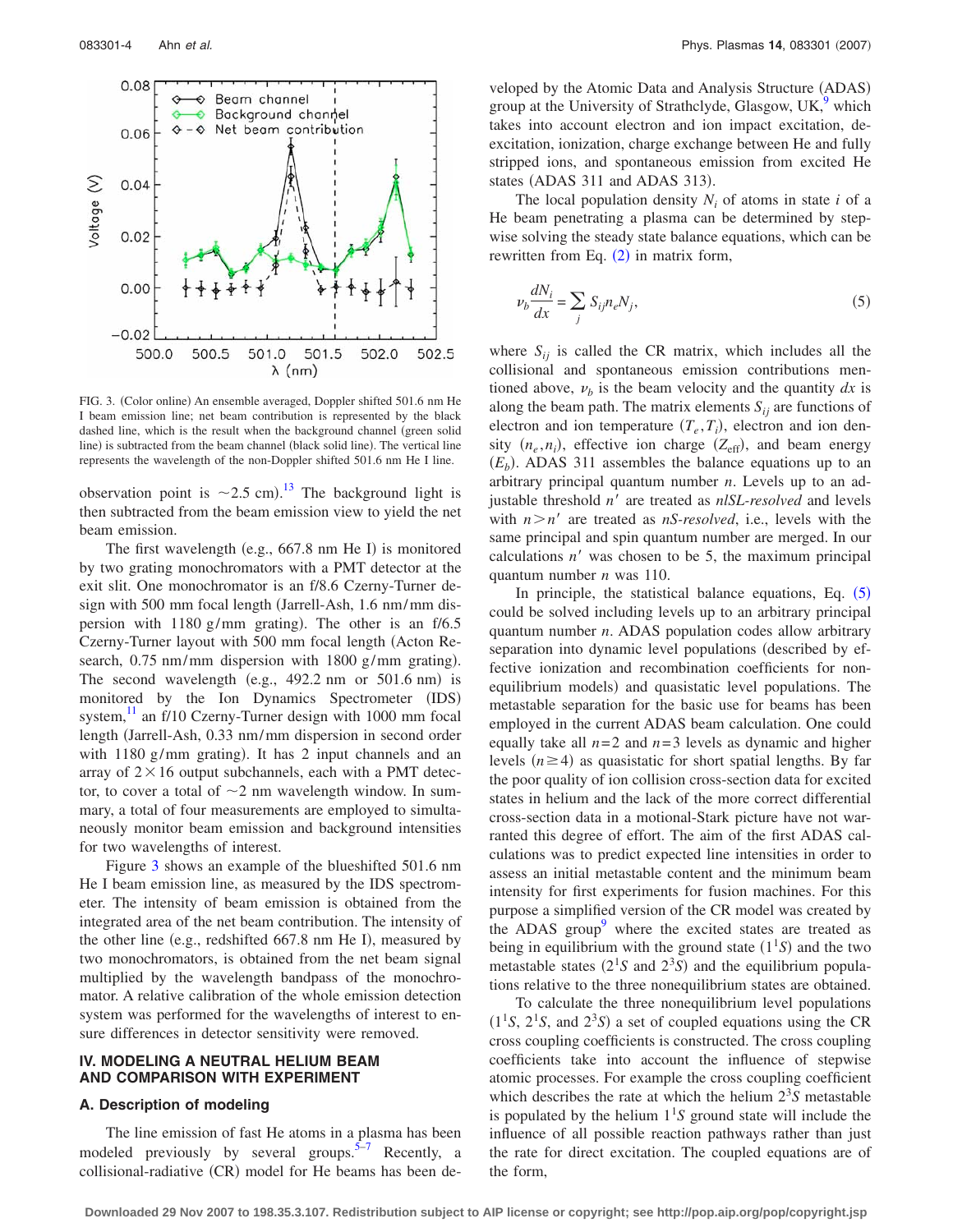$$
\nu_b \frac{dN_1 s}{dx} = -n_e S_{11S} N_{11S} + n_e S_{21S \to 11S} N_{21S} + n_e S_{23S \to 11S} N_{23S},
$$
  

$$
\nu_b \frac{dN_{21S}}{dx} = n_e S_{11S \to 21S} N_{11S} - n_e S_{21S} N_{21S} + n_e S_{23S \to 11S} N_{23S},
$$
 (6)

$$
\nu_b \frac{dN_{2^3S}}{dx} = n_e S_{1^1S \to 2^3S} N_{1^1S} + n_e S_{2^1S \to 2^3S} N_{2^1S} - n_e S_{2^3S} N_{2^3S},
$$

where  $n_e$  is the electron density and  $N_{n^{2S+1}L}$  is the population of the nonequilibrium state specified by the quantum numbers *n*,*S*, and *L*. The CR cross coupling coefficients are represented by the symbol,  $S_n 2S+1}L \rightarrow n^{2S+1}L$ , where the subscripts specify the initial and final nonequilibrium level. The cross coupling coefficients for which the subscript only specifies the initial state, e.g.,  $S_n$ <sup>25+1</sup>*L*, refer to what can be described as the total loss coefficient from the level  $n^{2S+1}L$ . The total loss coefficient includes the CR ionization rate from the level  $n^{2S+1}L$  as well as the contribution to populating the remaining levels. These nine coefficients are called generalized collisional-radiative coefficients (GCRCs). GCRCs for a predefined list of plasma temperatures, densities, and beam energies are provided by the ADAS database. Furthermore, for emission lines of interest the so-called effective beam emission coefficients (EBECs) relative to each nonequilibrium level are defined and calculated. These coefficients enable deduction of the line intensity profiles from the population density profiles of the nonequilibrium levels (see Sec. IV C).

An analysis code was developed to numerically solve Eq. (6) by using GCRCs from ADAS. The inputs for this code are the electron density and temperature profiles, the beam energy, the fraction of beam components  $(1<sup>1</sup>S, 2<sup>1</sup>S,$  and  $2<sup>3</sup>S$ ) on entry to the plasma (i.e., the "initial" fraction; the fraction evolves along the progress of the beam into the plasma as the beam particles interact with the plasma particles), and the step increment. The code solves the coupled equations while moving in small increments along a spatial grid. The beginning and end of the grid is defined by the electron density and temperature profiles. The size of the increment, *dx*, was selected after running the program several times to obtain a step size which was small enough to ensure numerical convergence but without hugely increasing the computational time. In addition to evaluating the coupling coefficients at fixed points along the grid, the fourth order Runge-Kutta method employed to solve this equation requires coupling coefficients at intermediate points between the fixed step sizes.

The EBECs, along with the profiles of nonequilibrium populations, are used to calculate line intensities. The intensity of an emission line of a wavelength  $\lambda$  is the sum of contributions from each metastable population, including the ground state, and is given by

$$
\begin{cases}\nI_m^{\lambda} = C_m^{\lambda} n_e N_m \\
I_{\text{total}}^{\lambda} = \sum_m I_m^{\lambda} = I_{11S}^{\lambda} + I_{21S}^{\lambda} + I_{23S}^{\lambda}\n\end{cases} (7)
$$

where  $C_m^{\lambda}$  is the effective beam emission coefficient defined relative to the metastable state *m* for wavelength  $\lambda$  and  $N_m$  is



FIG. 4. Schematic illustration of the analysis code employed to solve the coupled equations, which describe the evolution of the ground state  $(1^1S)$ and the two metastable populations  $(2<sup>1</sup>S$  and  $2<sup>3</sup>S)$  along the beam. As the input the code requires the beam energy, the fractional metastable and ground state content on entry to the plasma (i.e., the "initial" fraction), as well as suitable electron density, temperature, and  $Z_{\text{eff}}$  profiles.

the metastable population density [obtained by solving Eq. (6)]. Table I summarizes the He I emission lines modeled in this study using the GCRCs and EBECs provided by the ADAS database.

The analysis code employs several ADAS library routines to implement the linear interpolation method to assemble the required coefficients at any point along the working grid. A schematic illustration of the code is shown in Fig. 4.

The electron temperature and density profiles were measured by the Thomson scattering and far infrared (FIR) laser systems, respectively, in the MST device. The  $T_e$  and  $n_e$  profiles fitted to the following equation have been used in the modeling:

$$
T_e, n_e\left(\frac{r}{a}\right) = T_e, n_e(0)\left[1 - \left(\frac{r}{a}\right)^{\alpha}\right]^{\beta}.
$$
 (8)

Figure 5 shows an example of such fitted profiles along with experimentally measured temperature and density profiles for an ensemble-averaged "standard" MST plasma (over nine nominally identical standard MST discharges;  $I_p$ = 530 kA and  $\bar{n}_e$ = 0.5 × 10<sup>13</sup> cm<sup>-3</sup>). The  $Z_{eff}$  profile is not routinely measured in MST but a recent Bremsstrahlung measurement for plasmas with similar central electron temperature and density indicated<sup>17</sup>  $Z_{\text{eff}}$  values of 2–3, and therefore a flat profile of  $Z_{\text{eff}}$ = 2.5 is assumed for the study in this paper. The effect of Z<sub>eff</sub> profile is discussed in Sec. V A.

#### **B. Estimate of initial metastable fraction**

The fast helium beam consists of atoms produced by charge exchange from accelerated ions. These charge exchanged atoms are either in the  $1<sup>1</sup>S$  ground state or in one of the two metastable states,  $2<sup>1</sup>S$  and  $2<sup>3</sup>S$ . The fraction of metastable atoms depends on the gas used for neutralization and its target thickness (line integrated density) in the neutralizer. This initial beam fraction evolves along the progress of the beam into the plasma as the beam particles interact with the plasma particles. The evolution is obtained by solving Eq. (6) in a spatially dependent manner. In order to estimate the initial fraction of metastable atoms a comparison of theoretical modeling with measurement was carried out.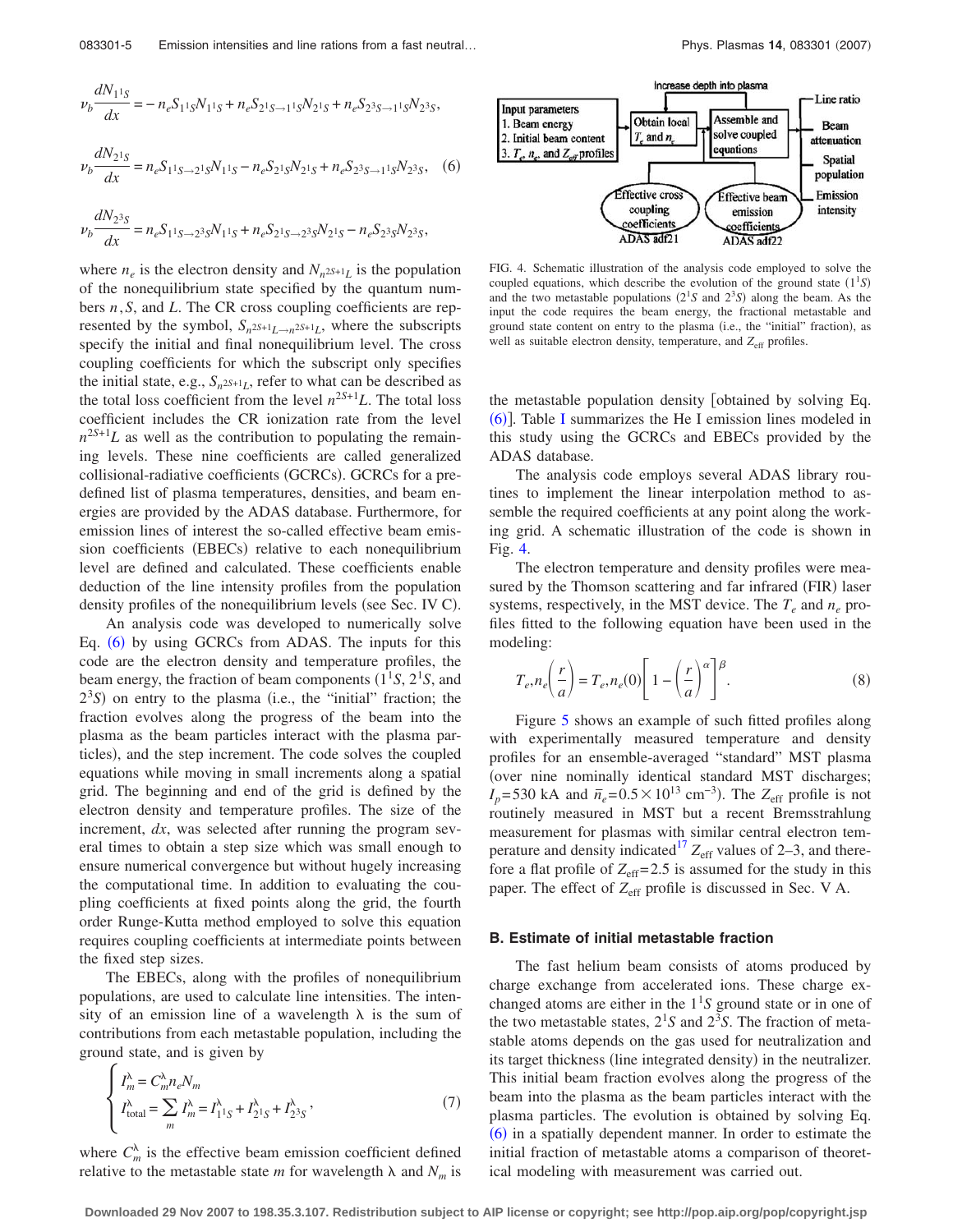

FIG. 5. Measured  $T_e$  (by Thomson scattering) and  $n_e$  (by FIR) profiles (diamonds) for an ensemble-averaged standard MST plasma with fitting curves (solid lines) to Eq.  $(8)$ . The fitted  $T_e(r/a)$  and  $n_e(r/a)$  equations are also indicated. The major radius of the MST is *R*= 1.5 m and minor  $a = 0.52$  m. The error bars on the  $n_e$ profile data are not provided for this set of data but it is typically estimated that the density data have 6%–10% of error bars, based on the phase measurement error and the error introduced in the numerical inversion process (Ref. 21).

Figure 6 shows the evolution of the intensity of beam emission lines, calculated by the model described in Sec. IV A, with the hypothetical initial metastable fractions of 0% and 3%. 90% of the initial metastable fraction is assumed to be in  $2^3S$  and  $10\%$  in  $2^1S$ .<sup>12,19</sup> Additionally, three combinations of  $2<sup>1</sup>S$  and  $2<sup>3</sup>S$  fractions, that is, 1:9, 5:5, and 9:1, out of the initial 1.2% metastable were tested to calculate singlet and triplet line intensities at the observation point *d*= 58 cm. It is shown that the effect on the three singlet lines used in this paper is minimal while the change in the triplet line intensity is large. This reconfirms that the use of singlet lines for the line ratio technique in the case of high energy helium beam is a better choice than the inclusion of triplet lines.

As all lines of one spin system show rather similar behavior, only the most intense lines of each spin system 667.8 nm for a singlet system and 587.6 nm for a triplet system) are presented in Fig. 6. It is found that the intensity of singlet lines at the observation point  $(d=58 \text{ cm})$  is very independent of the initial metastable fraction. One can therefore estimate the intensity of a singlet line in the plasma core irrespective of the value of an initial metastable fraction. On the other hand, the intensity of triplet lines is strongly affected by the initial metastable fraction. This implies that the initial metastable fraction must be accurately known to predict the intensity of a triplet line at a particular spatial point.

The strong dependence of triplet line intensity on the metastable fraction can be used to estimate the initial metastable content of the beam. Once the intensities of a triplet line for plasmas with various  $T_e$  and  $n_e$  values are measured, the ratio of intensities of the line between different plasma parameters can be compared with the theoretically expected values as a function of initial metastable fraction. The best match to experimental measurements gives an estimate of initial metastable fraction. Figure 7 gives an example of such a procedure yielding an initial metastable fraction of 1.2%. Note that the experimental error bar on the 587.6 nm line ratio in Fig. 7 causes uncertainty in the derived initial metastable fraction. However, the resulting variation of initial fraction from  $\sim 0.7\%$  to  $\sim 3\%$  does not make a noticeable difference in the subsequent analysis results, as only singlet lines have been chosen for analysis in this paper to avoid significant sensitivity to the uncertainty in the metastable fraction at the observation point (see Fig. 6). The initial metastable fraction of 1.2% will be used for all analyses and modeling hereafter.



FIG. 6. (Color online) The evolution of the 667.8 nm (singlet) He I line (left) and 587.6 nm (triplet) He I line (right), calculated based on the  $T_e$  and  $n_e$  profiles in Fig. 5 as well as a flat  $Z_{\text{eff}}$ = 2.5 profile. The black rectangles are based on the beam content of 100% ground state population and on entry to the plasma. The red rectangles are based on 97% initial ground state population. The vertical line represents the point of intersection between the line of sight and the beam path.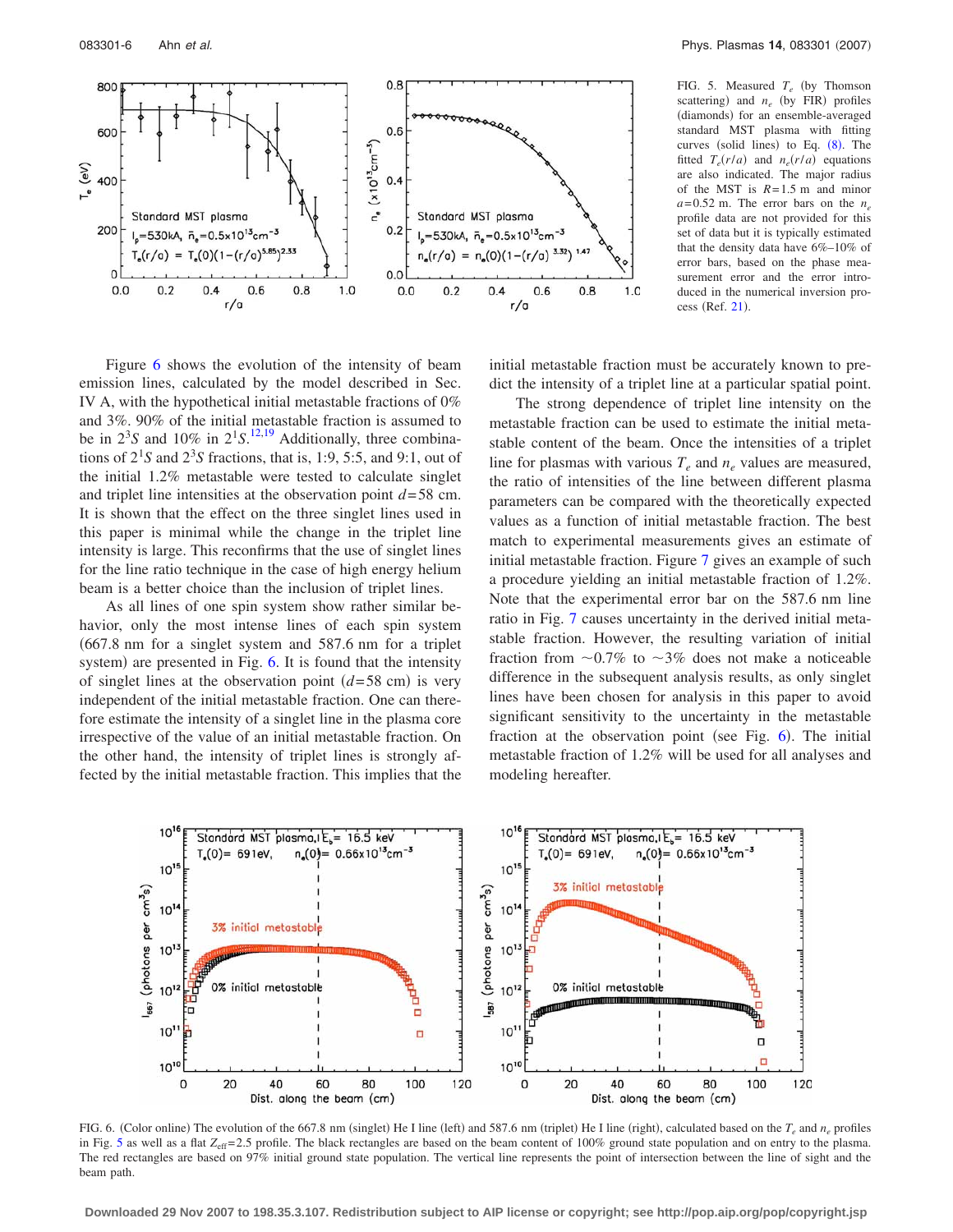

FIG. 7. (Color online) The estimated initial metastable fraction from comparison of the measured ratio of 587.6 nm He I intensity with the theoretically expected values as a function of initial fraction. Note the uncertainty of the estimated fraction due to the error bar on the measured line ratio.

## **C. Evolution of nonequilibrium populations and emission intensities**

The evolution of the three nonequilibrium populations, the spatially dependent solutions of Eq.  $(6)$ , with the beam energy of 16.5 keV, is shown in Fig. 8. The initial metastable fraction of 1.2% obtained in Sec. IV B was used as an input to the modeling as well as the  $T_e$  and  $n_e$  profiles shown in Fig. 5 and a flat  $Z_{\text{eff}}$  = 2.5 profile. The populations are relative to the total beam density on entry to the plasma. The total beam density on entry to the plasma is the sum of the ground state and metastable state populations and is estimated to be  $N_b \sim 1.6 \times 10^{10}$  cm<sup>-3</sup>.<sup>13</sup> Also indicated in the plot is the calculated fraction of each population at the experimental ob-



FIG. 8. (Color online) Evolution of the three nonequilibrium populations  $(1<sup>1</sup>S, 2<sup>1</sup>S, and 2<sup>3</sup>S),$  relative to the beam density on entry to the plasma, along the fast He beam path in a standard MST plasma  $(I_p = 530 \text{ kA}, \bar{n}_e$  $= 0.5 \times 10^{13}$  cm<sup>-3</sup>). Calculation is based on the *T<sub>e</sub>* and *n<sub>e</sub>* profiles in Fig. 5 as well as a flat  $Z_{\text{eff}}$ = 2.5 profile. The beam content consists of 98.8% of the ground population and 1.2% of the metastable population, among which  $90\%$   $2^3S$  and  $10\%$   $2^1S$  are assumed, on entry to the plasma. The vertical line represents the point of intersection between the line of sight and the beam path.

servation point, i.e., at *d*= 58 cm. It is clearly seen that all three populations are attenuated as the beam propagates through the plasma. The decay length of the  $2<sup>3</sup>S$  population with respect to the ground population is much longer than that of the  $2<sup>1</sup>S$  state; the relative  $2<sup>3</sup>S$  population reaches equilibrium only after traversing nearly the entire plasma cross section, i.e., at  $d > 90$  cm whilst the relative  $2^{1}S$  population comes to equilibrium before passing the geometric center, i.e., at  $d \sim 50$  cm.

The line emission intensity profiles for a total of eleven He I lines in the wavelength range  $388.9 - 728.1$  nm (six singlet and five triplet lines given in Table I) were also calculated. Figure 9 shows the emission intensities for a singlet line (667.8 nm He I) and a triplet line (587.6 nm He I) along the beam path. All contributions from the three nonequilibrium populations to the total intensity profiles are shown in the figure.

The total intensity of beam emission for the singlet line contains a significant contribution from metastable atoms  $(2<sup>1</sup>S$  and  $2<sup>3</sup>S)$  at the edge of the plasma but in the core most of the contribution  $(>\!95\%)$  comes from the ground state  $(1<sup>1</sup>S)$ . This has an important implication in that the total beam intensity in the plasma core is only weakly affected by the metastable fraction and the total intensity can be estimated to a good approximation by taking account of the ground population only.

On the other hand, the total intensity of beam emission for the triplet line consists mostly of the contribution from the  $2<sup>3</sup>S$  metastable state for the whole distance along the beam. Thus the fraction of metastable atoms at a particular spatial point must be known accurately to theoretically estimate the intensity of the triplet line. There is no independent measurement of the metastable fraction at present in MST, therefore it can only be estimated by solving the  $3\times3$ coupled equations  $[Eq. (6)]$  with the initial fraction as an input. This requires  $T_e$ ,  $n_e$ , and  $Z_{\text{eff}}$  profiles, which makes the theoretical estimate of emission intensity at a particular spatial point necessarily dependent on the plasma parameter profiles.

#### **D. Line ratio technique for high energy helium BES**

The line ratio technique is widely used in the thermal helium beam diagnostic to measure local  $T_e$  and  $n_e$  at the plasma edge in fusion devices. It takes advantage of the different behavior of rate coefficients for spin changing (population of the triplet system out of the singlet system) and spin conserving electron collisions. For example, in a pure ground state beam, singlet-to-triplet line ratios are mainly sensitive to the temperature. One important advantage of using the line ratio technique is that it only requires a relative line intensity calibration with respect to the wavelengths of consideration. This is particularly beneficial because currently only one spatial point is available for measurement in MST and therefore it is not possible to obtain emission profiles. For singlet lines, only emission coefficients for ground states are used to obtain line ratios, ignoring the small contributions from metastable states.

For the fast helium beam, metastable atoms in the beam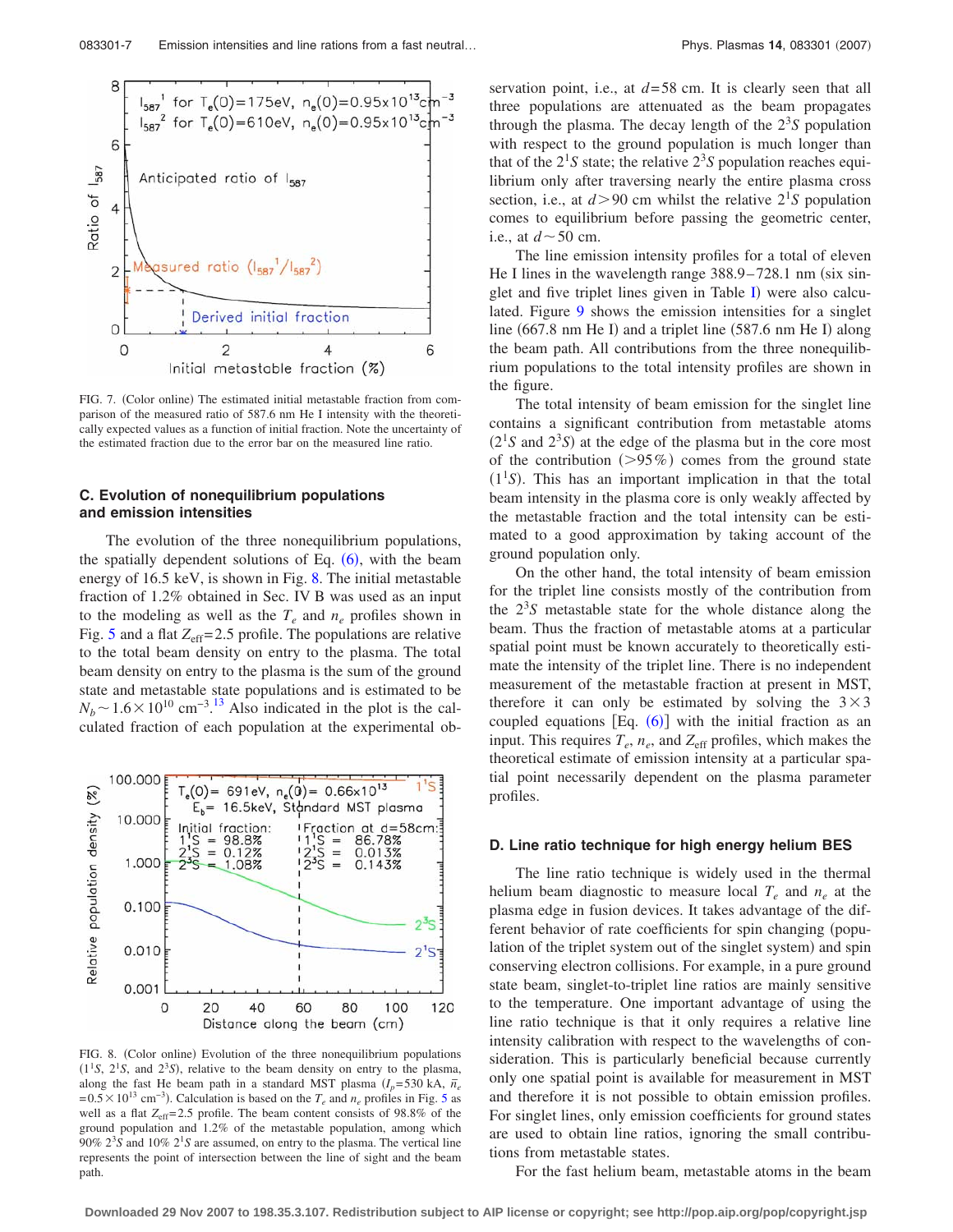

FIG. 9. (Color online) Evolution of the emission line intensities from each of the three nonequilibrium populations  $(1^1S, 2^1S,$  and  $2^3S)$  along the fast He beam path in a standard MST plasma  $(I_p=530 \text{ kA}, \bar{n}_e=0.5\times10^{13} \text{ cm}^{-3})$  for a singlet (667.8 nm He I, left) and a triplet (587.6 nm He I, right) line. Calculation is based on the  $T_e$  and  $n_e$  profiles in Fig. 5 as well as a flat  $Z_{\text{eff}}$  = 2.5 profile. The beam content consists of 98.8% of the ground population and 1.2% of the metastable population, among which 90%  $2^3S$  and 10%  $2^1S$  are assumed, on entry to the plasma. The vertical line represents the point of intersection between the line of sight and the beam path.

play an important role. As was discussed in Sec. IV C, the triplet line intensity is strongly affected by the fraction of metastable atoms and this in principle makes the local measurement of plasma parameters impossible with the triplet line ratio unless there is an independent spatial measurement of metastable fraction. However, the line ratio between singlet lines is mostly determined by ground populations. The metastable populations play little role in determining total emission intensities in this case, which makes use of  $T_e$  and *ne* profiles unnecessary if the small contribution from metastable atoms to the total intensity is ignored. Thus measurement of local plasma parameters is possible to be made if the appropriate dependence of singlet line ratios on the local plasma parameters exists.

The  $T_e$  and  $n_e$  dependencies of a number of ratios out of six singlet lines in the ADAS database have been theoretically investigated. It is identified that the ratio of 667.8 nm to 492.2 nm He I line intensities  $(I_{667}/I_{492})$  would have a strong dependence on density and a weak dependence on temperature (see Fig. 10). Unfortunately, no excellent ratio with strong temperature dependence has been identified yet in the range of interest. The intensity ratio of 667.8 nm to

501.6 nm He I lines  $(I_{667}/I_{501})$  has dependencies on both temperature and density, except in high  $T_e$  and low  $n_e$  (e.g.,  $T_e > 1000$  eV and  $n_e < 0.5 \times 10^{13}$  cm<sup>-3</sup>) or low  $T_e$  and high  $n_e$  (e.g.,  $T_e$  < 200 eV and  $n_e$  > 1.5 × 10<sup>13</sup> cm<sup>-3</sup>) ranges, where exclusive  $n_e$  and  $T_e$  dependence is expected, respectively (see Fig.  $10$ ).

### **E. Comparison of experimental line ratio with theory**

The dependence of singlet line ratios on local  $T_e$  and  $n_e$ was experimentally investigated with data provided by Thomson scattering and FIR systems for the observation point  $(i.e., at  $d=58 \text{ cm}$ ) and was compared with the theoretically$ expected dependencies. Figures 11 and 12 show the experimental line ratios with the theoretically predicted ratios for comparison.

The general predictions of the modeling are well reproduced by experiment. The measured dependence of  $I_{667}/I_{492}$ on  $n_e$  is strong, varying from  $\sim$ 3 to  $\sim$ 9 for the density variation from  $\sim$ 0.7 to  $\sim$ 2.0×10<sup>13</sup> cm<sup>-3</sup>. A dataset including  $I_{667}/I_{492}$  data for similar local *n<sub>e</sub>* values (~1.8 × 10<sup>13</sup> cm<sup>-3</sup>) with different local  $T_e$  (~430 eV and ~280 eV, respec-



FIG. 10. Contour plots of two singlet line ratios,  $I_{667} / I_{492}$  (left) and  $I_{667} / I_{501}$  (right). The  $I_{667} / I_{492}$  ratio is strongly dependent on the variation of density and shows only very little dependence on the temperature. The  $I_{667}/I_{501}$  ratio has dependencies on both density and temperature, except in higher  $T_e$  and  $n_e$  ranges.

**Downloaded 29 Nov 2007 to 198.35.3.107. Redistribution subject to AIP license or copyright; see http://pop.aip.org/pop/copyright.jsp**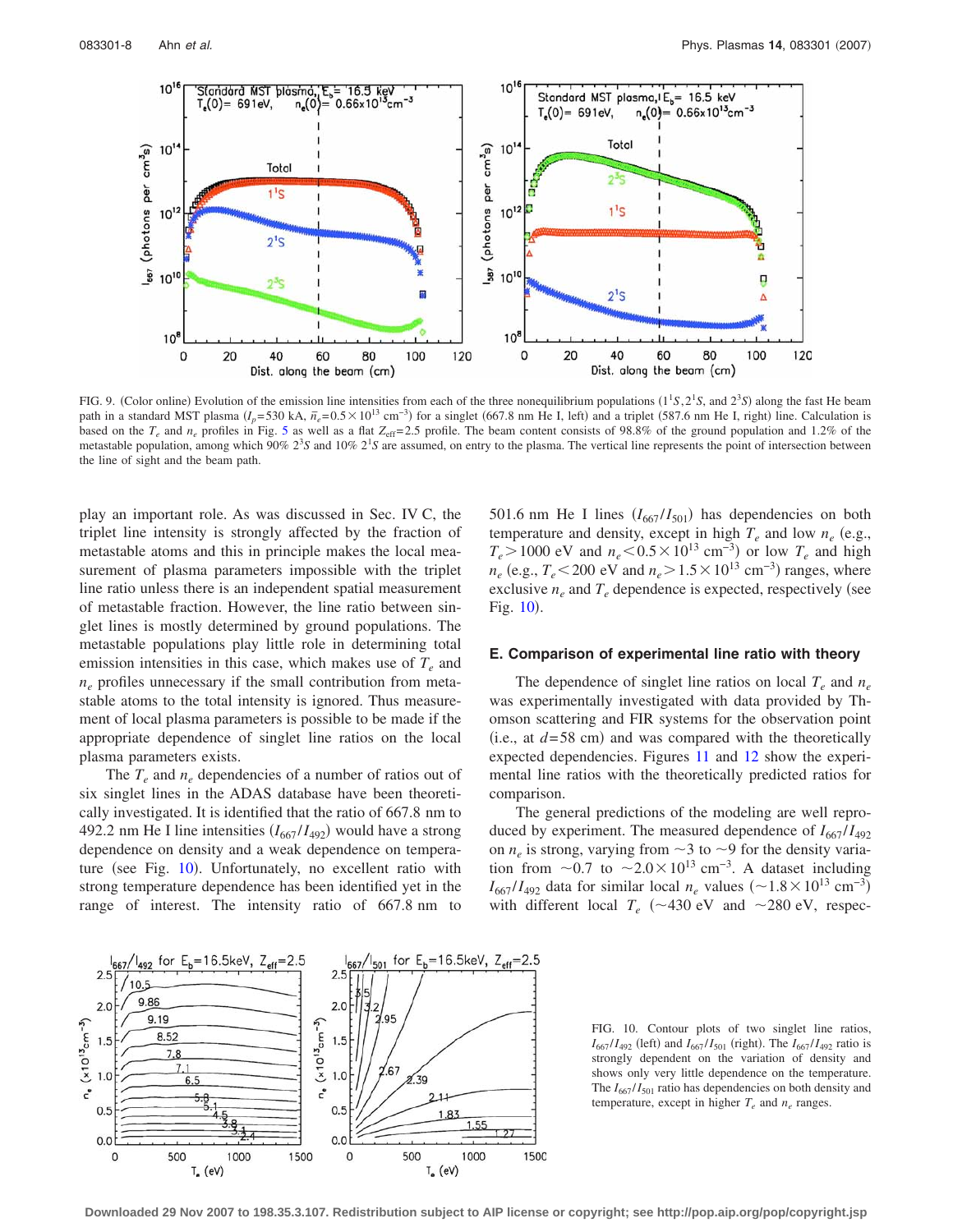

FIG. 11. (Color online) Dependence of  $I_{667} / I_{492}$  on the local plasma density. The theoretical line ratio as a function of  $n_e$  was calculated for the upper and lower bounds of the experimentally measured  $T_e$  values with an assumption of  $Z_{\text{eff}}$ = 2.5 at  $d$  = 58 cm. The theoretically expected insensitivity of the ratio to the temperature was investigated for plasmas with similar local *ne*  $($ ∼1.8 × 10<sup>13</sup> cm<sup>-3</sup>) and different local  $T_e$  (430 eV for blue diamonds and 280 eV for red triangles).

tively) was taken in order to check the sensitivity of the ratio to the temperature. The data show no clear evidence of  $I_{667}/I_{492}$  dependence on the temperature, as is expected by modeling (see Fig. 11).

The dependence of  $I_{667}/I_{501}$  on  $T_e$  (Fig. 12) is significantly weaker than that of  $I_{667}/I_{492}$  on  $n_e$  (Fig. 11). This makes the experimental confirmation of the negative  $T_e$  dependence of  $I_{667}/I_{501}$  more uncertain (the degrees of experimental scatter of the two ratios are similar). Nonetheless, it is notable that the measured  $I_{667}/I_{501}$  data have a temperature dependence very similar to that of the theoretically expected ratio. The moderate  $n_e$  dependence of this ratio is not well



FIG. 12. (Color online) Dependence of  $I_{667} / I_{501}$  on the local electron temperature. The theoretical line ratio as a function of  $T_e$  was calculated for the upper and lower bounds of the experimentally measured  $n_e$  values with an assumption of  $Z_{\text{eff}}$ =2.5 at  $d$ =58 cm.

confirmed, due to the relatively higher error bars, by data points with similar  $T_e(\sim 300 \text{ eV})$  and different  $n_e$  ( $\sim 0.7$  and  $\sim$ 1.7 × 10<sup>13</sup> cm<sup>-3</sup>).

The quantitative match of theoretical and experimental results for  $I_{667}/I_{501}$  is better than for  $I_{667}/I_{492}$ . One possible explanation for the larger discrepancy for  $I_{667}/I_{492}$  is the effect of magnetic field on the Einstein coefficient for 492.2 nm line, which can be caused by the  $n=4$  level mixing between singlet and triplet sides (see Sec. V B for more details) and is not determined in the ADAS311 calculation.

## **V. OTHER FACTORS INFLUENCING EMISSION INTENSITIES AND LINE RATIOS**

#### **A. The effect of** *Z***eff profiles**

The beam emission intensity is affected by impurities inside the plasma. As it is impractical to tabulate all possible mixtures of impurities, the usual practice has been to execute ADAS311 in turn for each impurity species treated as a pure species. The mixed species GCRC and EBEC (see Sec. IV A) are constructed by linearly superposing these pure impurity solutions. Although previous error analysis for the deuterium beam<sup>16</sup> indicated relatively small error bars associated with this linear superposition, this can introduce some error bars to the final result. The associated GCRC and EBEC for each impurity as well as for the bulk plasma particles contribute to the beam attenuation and beam emission intensities. The spatial distribution of impurities determines the profile of the effective ion charge,  $Z_{\text{eff}}$ . There is currently no routine diagnostic for reliable  $Z_{\text{eff}}$  profile measurement in typical MST plasmas. We have assumed a flat  $Z_{\text{eff}}$  = 2.5 profile in our modeling, based on the result from a recent NIRB measurement in MST. $^{17}$  Figure 13 shows the modeling result for various flat *Z*eff profiles. Singlet lines are less affected by the variation of  $Z_{\text{eff}}$  than triplet lines. The triplet line intensity at the observation point varies by a factor of  $\sim$  2 in response to the variation of  $Z_{\text{eff}}$  from 1 to 2, which indicates the importance of accurate  $Z_{\text{eff}}$  information for estimating triplet line intensities. Spatial variations in the *Z*eff profile were also considered, e.g., peaked in the plasma core as was reported by Carraro *et al.*<sup>15</sup> The main features mentioned above remain with some minor changes in the emission profiles. The change is again relatively larger for triplet lines.

Now we examine the effect of  $Z_{\text{eff}}$  on the singlet line ratio. Figure 14 shows the variation of the two line ratios,  $I_{667}/I_{492}$  and  $I_{667}/I_{501}$ , as a function of local  $Z_{\text{eff}}$ . The standard MST plasma shown in Fig. 5 was assumed for the local plasma parameters at the experimental observation point to be used in the line ratio calculation. It is seen that neither of the ratios has strong  $Z_{\text{eff}}$  dependence, e.g.,  $I_{667}/I_{492}$  varies from 5.5 to 6 with  $Z_{\text{eff}}$  variation from 2 to 3. The  $I_{667}/I_{501}$ ratio is even more insensitive to Z<sub>eff</sub> (see Fig. 14). Although it is clear that a more accurate local Z<sub>eff</sub> value would ensure more accurate calculations, the current  $Z_{\text{eff}}$  assumption appears to lead to the line ratio predictions with reasonably small error bars, e.g., maximum of  $\sim 10\%$  of  $I_{667} / I_{492}$  and  $I_{667}/I_{501}$  variations for  $Z_{eff} = 2.5 \pm 0.5$ .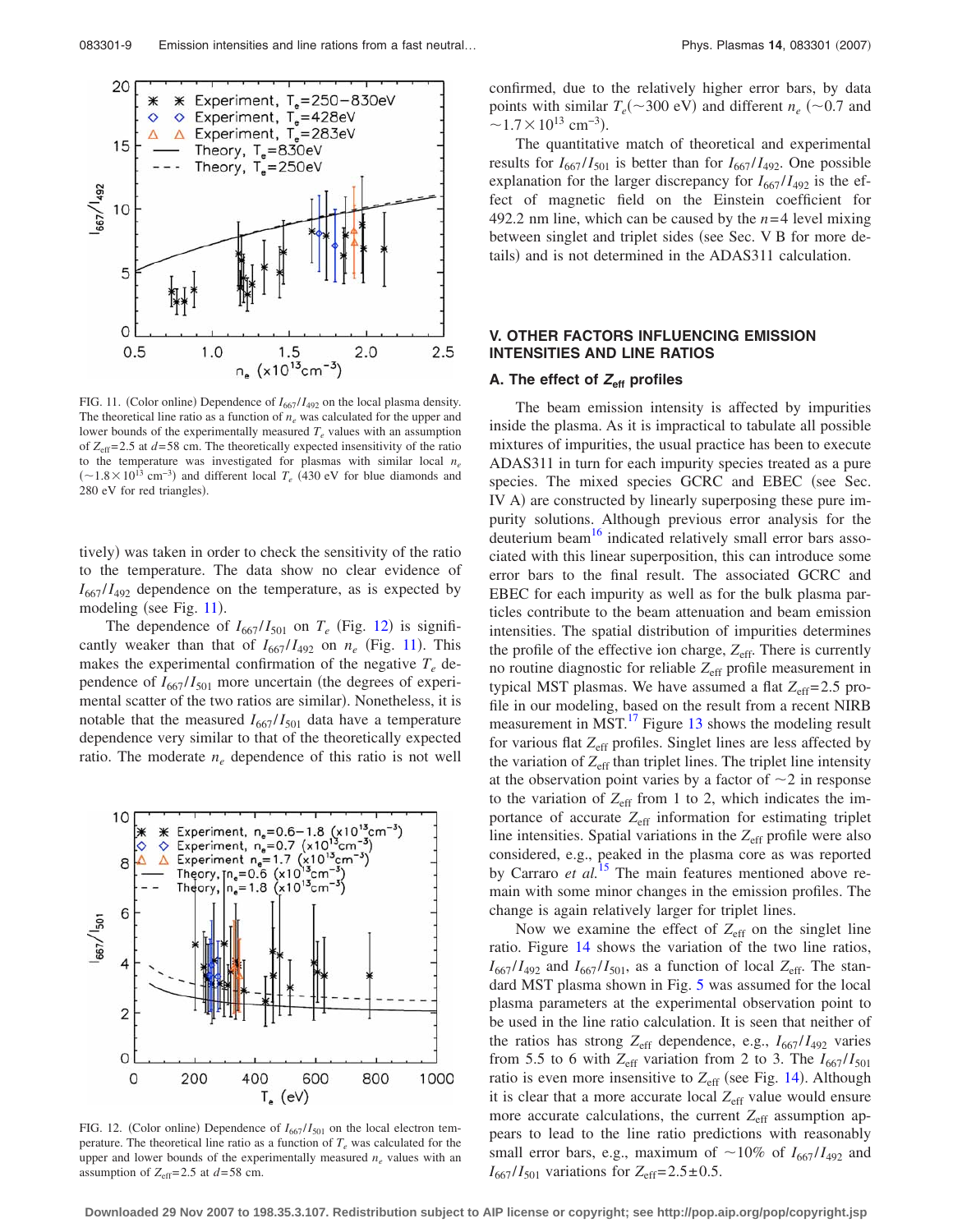

FIG. 13. (Color online) Evolution of emission line intensities along the fast He beam path in a standard MST plasma  $(I_p = 530 \text{ kA}, \bar{n}_a = 0.5$  $\times$ 10<sup>13</sup> cm<sup>-3</sup>) for a singlet (667.8 nm He I, left) and a triplet (587.6 nm He I, right) line. Calculation is based on the *Te* and *ne* profiles in Fig. 5 as well as flat  $Z_{\text{eff}}=1$  to 4 profiles. The beam content consists of 98.8% of ground population and 1.2% of metastable population, among which 90% 2<sup>3</sup> *S* and  $10\%$   $2^1S$  are assumed, on entry to the plasma. The vertical line represents the point of intersection between the line of sight and the beam path.

# **B. The effect of magnetic field**

The separation of helium into singlet and triplet systems starts to break down with the  $n=4$  shell.<sup>18</sup> This is caused by the magnetic field via motional Stark electric field, leading to the effective mixing of the two spin systems. Currently ADAS311 does not have a full calculation of the spin system breakdown, and therefore  $n=4$  level mixing is not determined. The effect of shortened radiative lifetime of the triplet system, acquired from the singlet side via level mixing, is thus not properly estimated. Determination of this mixture requires a full Breit interaction structure calculation.

Indeed the experimental ratio 667/492 is more deviated from the theoretical expectation than  $667/501$  (Figs. 11 and 12 in Sec. IV E). It is suspected that this might be because of the inclusion of the 492 nm line in the ratio, for which the transition is from  $4<sup>1</sup>D$  level and is expected to be susceptible to the *B*-field effect on the radiative lifetime, therefore on the Einstein coefficient.

The ADAS code is currently not incorporating the effect of reduced Lorentz ionization limit. In our case  $(E_b \sim 4 \text{ keV/amu}, B \leq 0.4 \text{ T}),$  however, any ionization due to



FIG. 14. (Color online) Dependence of local singlet line ratios,  $I_{667} / I_{492}$  and  $I_{667}/I_{501}$ , on the local  $Z_{eff}$  value at the experimental observation point,  $d = 58$  cm. The plasma in Fig. 5 is assumed and  $T_e = 691$  eV and  $n_e = 0.66$  $\times$ 10<sup>13</sup> cm<sup>-3</sup> were used as the local plasma parameters for the line ratio calculation.

the field is from levels above the collisional ionization limit therefore does not seem to be a problem. A report by  $Janev^{20}$ suggests that it starts at  $n > 7$  for  $E_b = 10$  keV/amu at 3 T.

#### **C. Ion impact effect**

In the thermal helium beam diagnostic, plasma ions are considered stationary and play little role in ionizing and exciting beam atoms. In a high energy beam, however, the increased frequency of ion collisional processes due to the high speed of beam particles causes ion processes to become important. The following are the main processes associated with the ion impact:

 $(i)$  Single and double ion impact ionization  $X^{Z+}$  + He(1<sup>1</sup>S)  $\rightarrow$   $X^{Z+}$  + He<sup>+</sup> + *e*,

$$
X^{Z+} + \text{He}(1^1S) \to X^{Z+} + \text{He}^{2+} + e + e.
$$

 $(ii)$  Single and double charge exchange  $X^{Z+}$  + He(1<sup>1</sup>S)  $\rightarrow$   $X^{(Z-1)+}$  + He<sup>+</sup>,

 $X^{Z+}$  + He(1<sup>1</sup>S)  $\rightarrow$   $X^{(Z-2)+}$  + He<sup>2+</sup>.

- $(iii)$  Ion impact excitation/de-excitation  $X^{Z+}$  + He $(n1^1S) \leftrightarrow X^{Z+}$  + He $(n^*1^{*1}S)$ .
- $(iv)$  Transfer double ionization  $X^{Z+}$  + He(1<sup>1</sup>S)  $\rightarrow X^{(Z-1)+}$  + He<sup>2+</sup> + *e*.

The cross sections involved in the ion impact become important for beam energies above several keV.<sup>16</sup> It is therefore clear that the ion impact processes must be properly considered and it is included in the ADAS collisionalradiative model. However, the accuracy of these cross sections is relatively poor as it is difficult to measure or calculate them. The study of error propagation as well as the generation of more accurate ion impact data is being planned by the ADAS group. $^{14}$